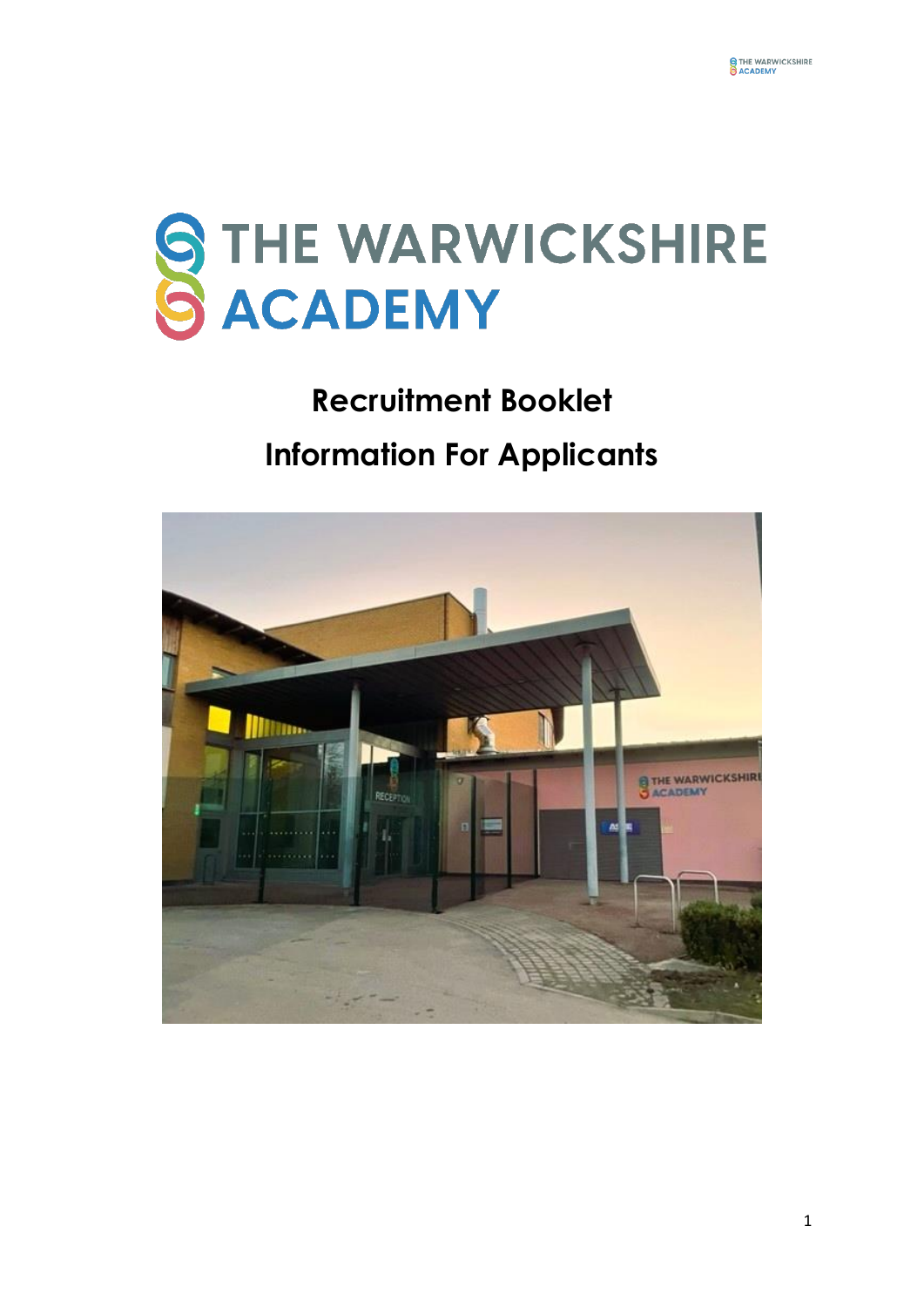# **The Warwickshire Academy Preparing young people for full and enriched lives**

The Warwickshire Academy is a school for students with Social, Emotional and Mental Health needs and is situated in Warwickshire with close links to Coventry, the M6 and the surrounding areas of Ash Green, Bedworth and Nuneaton.

The school was redeveloped in 2022 and officially opened on the 7th March 2022 to our first cohort of year 5, 6 and 7 students. The school benefits from exemplary teaching spaces, designed to meet the needs of our learners as well as specialist rooms for Food Technology, Art, Science and D&T.

The Warwickshire Academy is more than a school, it is a community; bringing together children, their families and carers and dedicated staff to offer lifechanging opportunities for young people that have social, emotional, and mental health needs. These outstanding children deserve the very best and we are unwavering in our determination to offer them this.

We are always aspirational about pupils' continual success, progress, and achievement. We encourage all pupils to think big and accept no restriction on what is possible for them. Students benefit from highly individualised timetables which are designed to help them both achieve and attain and to offer them the best opportunities in further education and/or employment in the future.

To find out more about The Warwickshire Academy visit www.wa.thrive.ac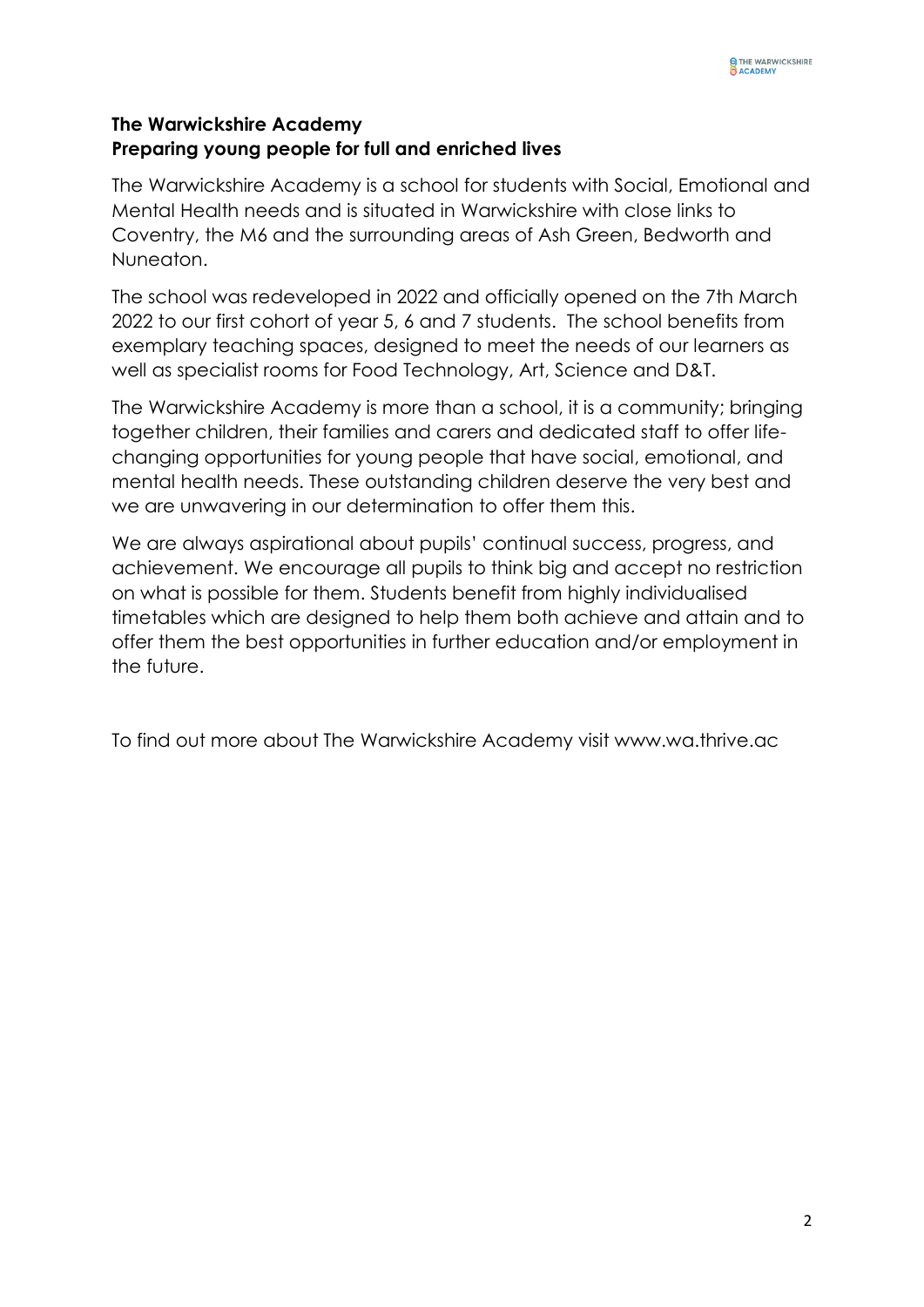#### **Welcome from the Headteacher**

I am delighted to welcome you to The Warwickshire Academy.

The Warwickshire Academy is more than a school, it is a community; bringing together children, their families and carers and dedicated staff to offer lifechanging opportunities for young people that have social, emotional and mental health needs. These outstanding children deserve the very best and we are unwavering in our determination to offer them this.

We are always aspirational about pupils' continual success, progress and

achievement. We encourage all pupils to think big and accept no restriction on what is possible for them. Students benefit from highly individualised timetables which are designed to help them both achieve and attain and to offer them the best opportunities in further education and/or employment in the future.

We love having visitors and would welcome you to enjoy The Warwickshire Academy experience for yourself.



Mr P Hostead Headteacher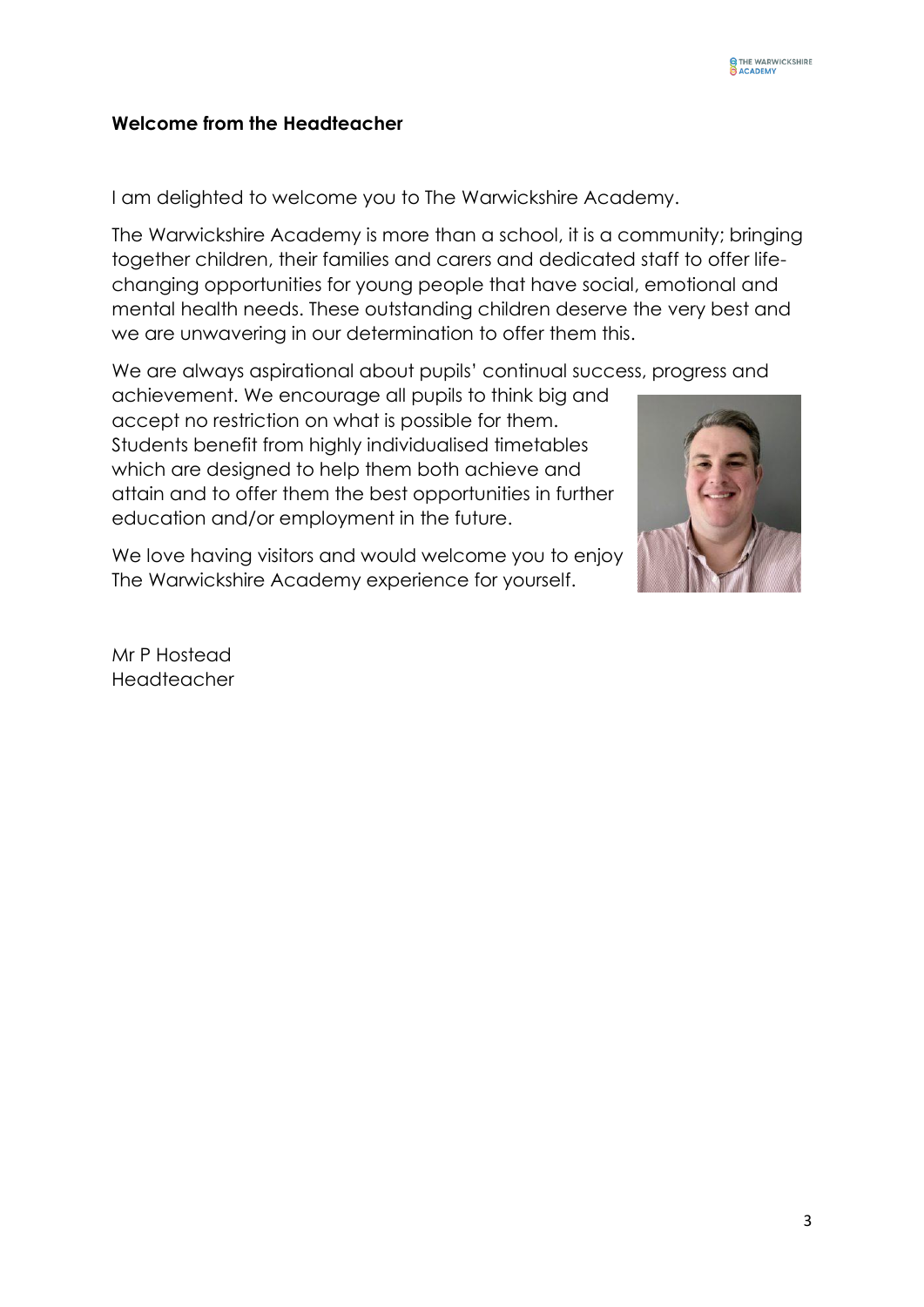# **Our Staff**

The Warwickshire Academy aim to recruit outstanding people. For this reason, we try to articulate clearly our vision, values and expectations when putting together information for applicants and we always give a lot of attention to appointing the right person.

# **We aim to recruit staff who**:

- are excited by their role and by the prospect of working with young people;
- love the processes of learning and teaching and are keen to continually develop their own skills;
- recognise that this can be a demanding job and react positively to those demands;
- will subscribe to the ethos of the school and 'go the extra mile' in terms of time and commitment to get the very best from our students;
- take every opportunity, in and out of the classroom, to talk to students, model expected behaviours and build positive relationships;
- are quick to praise and slow to criticise; and
- are not afraid to admit to seeing themselves as potential leaders of the future.



This may be your first contact with The Warwickshire Academy and first impressions are very important. I hope what you read, coupled with anything else you discover about us, inspires you to apply for this post and work for the school.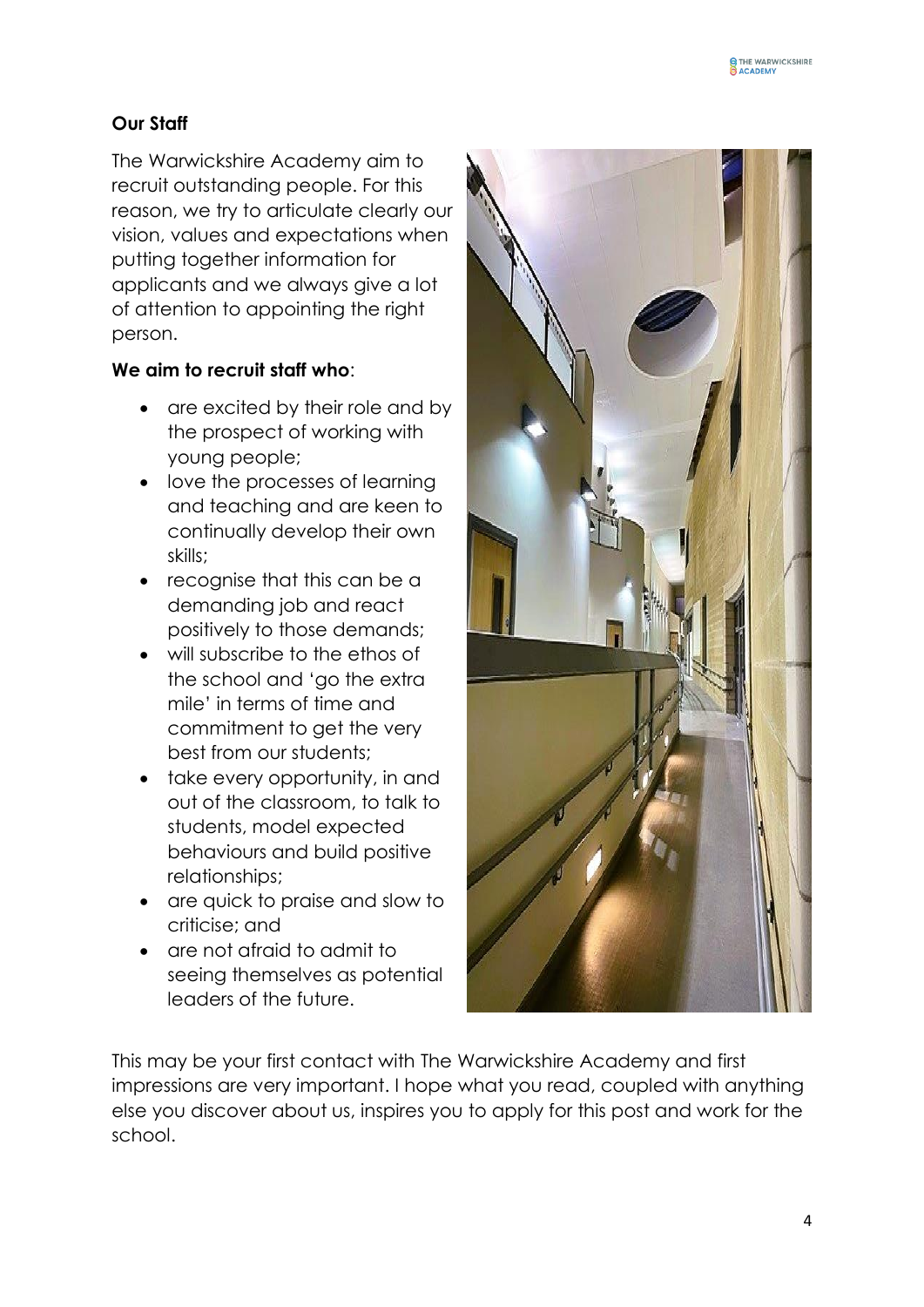# **Vision & Values**

Our Mission statement is: *Preparing young people for full and enriched lives*

#### **We wish to see**:

Happy Students who progress well and go on to thrive into adulthood as wellrounded citizens.

Passionate Staff who inspire students with excellent teaching and support. A united learning community committed to a clear common vision.

#### **Values**

- High Aspirations for all.
- Committed to Best Practice. working collaboratively, learning from mistakes.
- Focussed on the Individual.
- Inclusive, leaving no one behind.
- Committed to Shared Values
- A fair, Supportive Employer, enabling everyone to learn and develop.
- Celebrating Success, having pride in all that we do.
- Broad education, giving opportunity for human flourishing.
- Working closely with all Stakeholders.
- Connected with the Community, encouraging social responsibility.

#### **Aims**

- To challenge and inspire our children and young people
- To create a safe and happy learning environment
- To create a fun learning experience
- To promote independence
- To ensure high standards in everything we do
- To develop learners ready for adult life
- To integrate with the wider community
- To promote a healthy body and mind
- To work in partnership with others

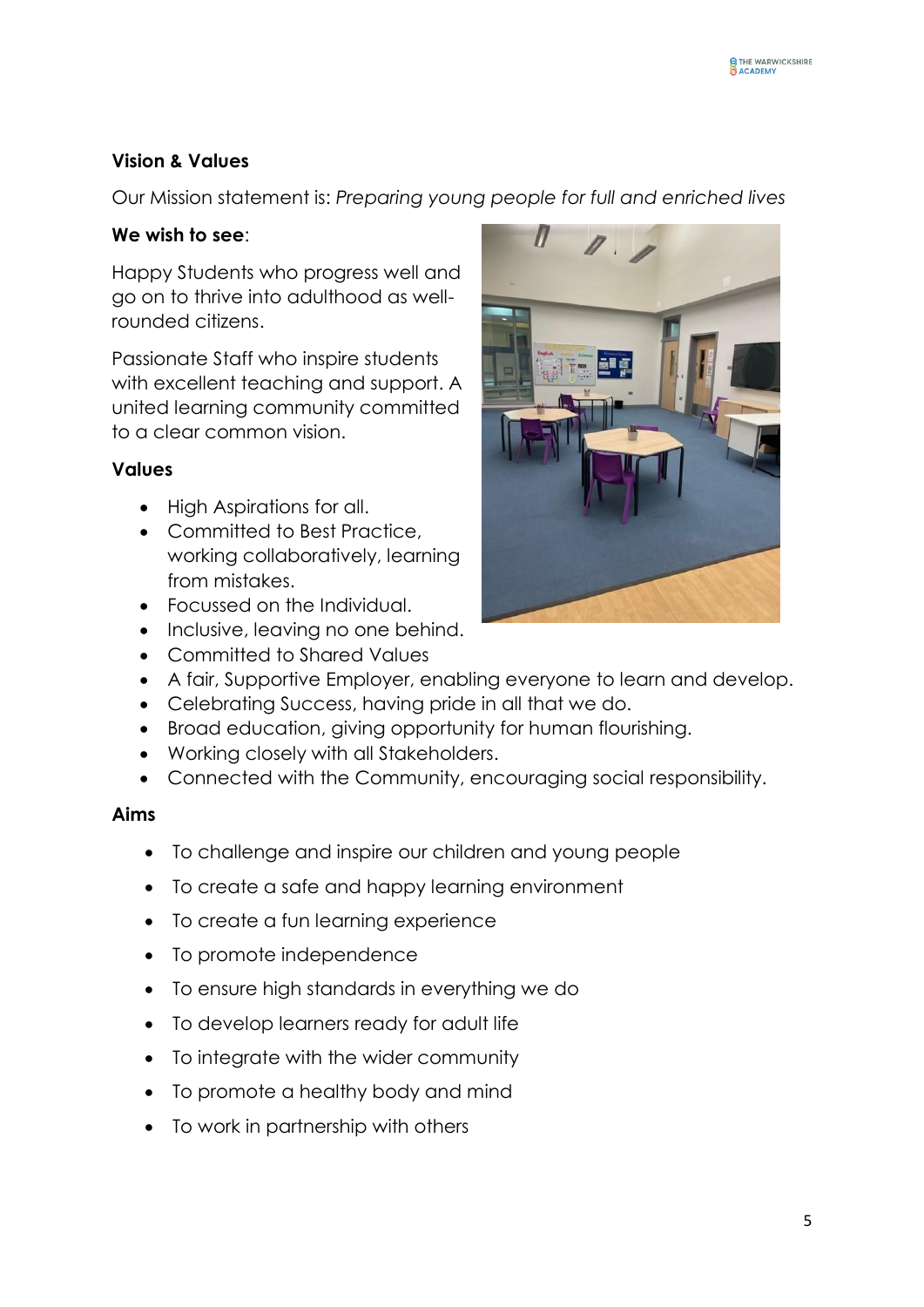# **Our Ethos**

Our ethos should be evident in:

- The content of our curriculum. We offer a broad and balanced curriculum that encourages all students to experience the widest opportunities possible
- The respect for democracy, the rule of law, individual liberty and mutual respect and tolerance of those with different faiths and beliefs;
- The understanding and appreciation of the range of different cultures within school and further afield;
- The opportunities students have to develop their cultural capital is supported and encouraged for all;
- The way we encourage and lead young people into asking the deeper and harder questions about self and our place within the wider world;
- The way we regard education as formation rather than function;
- We as a school community demonstrate unwavering regard for all
- Young people are supported in all areas of their need to develop into adults that can flourish

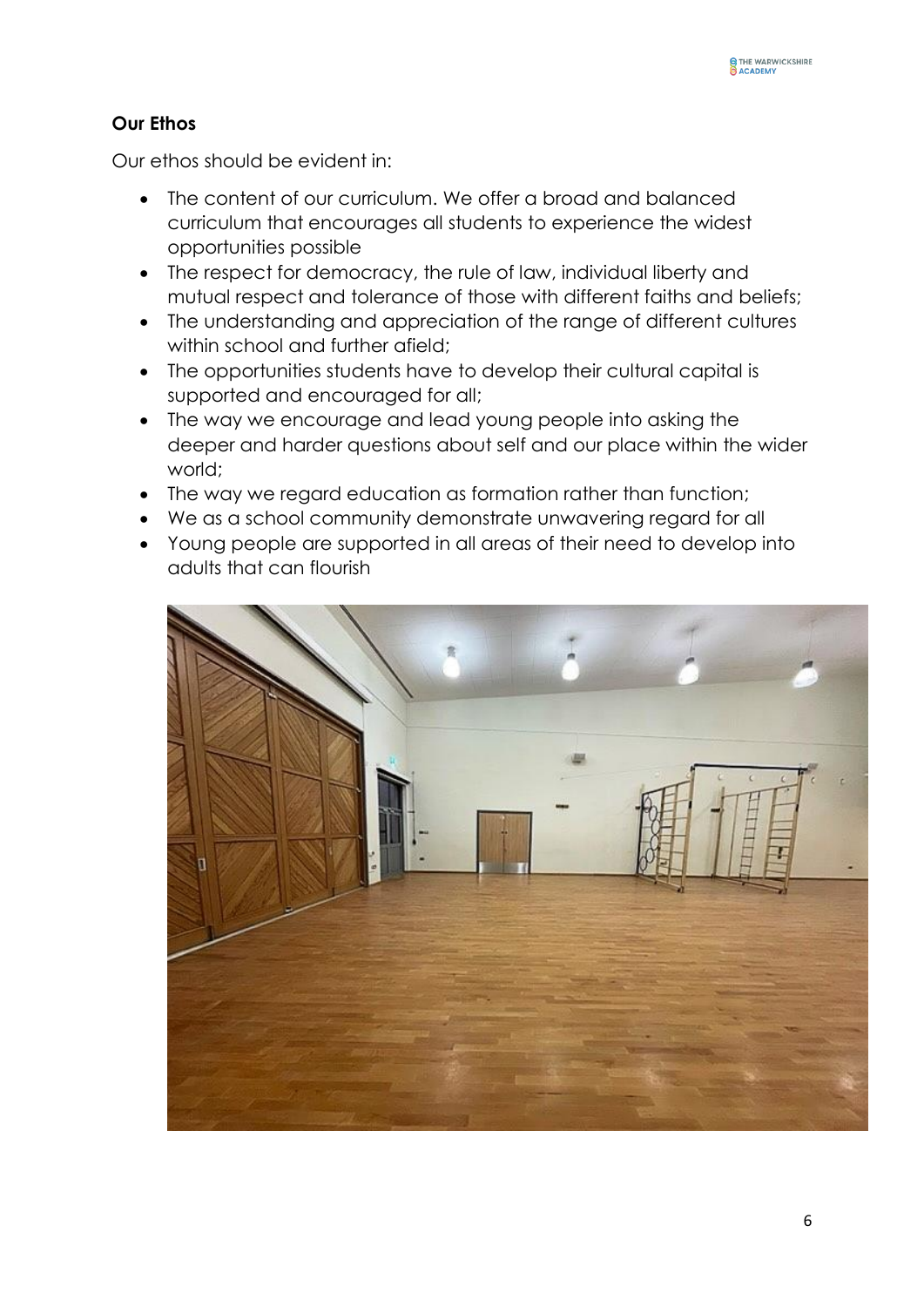# **Person Specification – Teaching Staff**

| <b>CRITERIA</b>                         | <b>QUALITIES</b>                                                                                                                                                                                                                                                                                                                                                                                                                                                                                                                                                                                                                                                  |
|-----------------------------------------|-------------------------------------------------------------------------------------------------------------------------------------------------------------------------------------------------------------------------------------------------------------------------------------------------------------------------------------------------------------------------------------------------------------------------------------------------------------------------------------------------------------------------------------------------------------------------------------------------------------------------------------------------------------------|
| <b>Qualifications and</b><br>experience | Qualified teacher status<br>٠<br>Degree<br>٠<br>Successful teaching experience<br>٠<br>Experience of working with young people that have<br>$\bullet$<br>Social, Emotional or Mental Health difficulties<br>A broader understanding of SEN<br>$\bullet$                                                                                                                                                                                                                                                                                                                                                                                                           |
| <b>Skills and</b><br>knowledge          | Knowledge of the National Curriculum<br>٠<br>Knowledge of effective teaching and learning<br>$\bullet$<br>strategies<br>A good understanding of how children learn<br>Ability to adapt teaching to meet pupils' needs<br>$\bullet$<br>Ability to build effective working relationships with<br>$\bullet$<br>pupils<br>Knowledge of guidance and requirements around<br>$\bullet$<br>safeguarding children<br>Knowledge of effective behaviour management<br>$\bullet$<br>strategies<br>Good ICT skills, particularly using ICT to support<br>$\bullet$<br>learning<br>Where appropriate to the role, experience of<br>$\bullet$<br>delivering GCSE and/or A-Level |
| <b>Personal qualities</b>               | A commitment to getting the best outcomes for all<br>pupils and promoting the ethos and values of the<br>school<br>High expectations for children's attainment and<br>$\bullet$<br>progress<br>Ability to work under pressure and prioritise<br>effectively<br>Commitment to maintaining confidentiality at all<br>times<br>Commitment to safeguarding and equality<br>High levels of resilience                                                                                                                                                                                                                                                                  |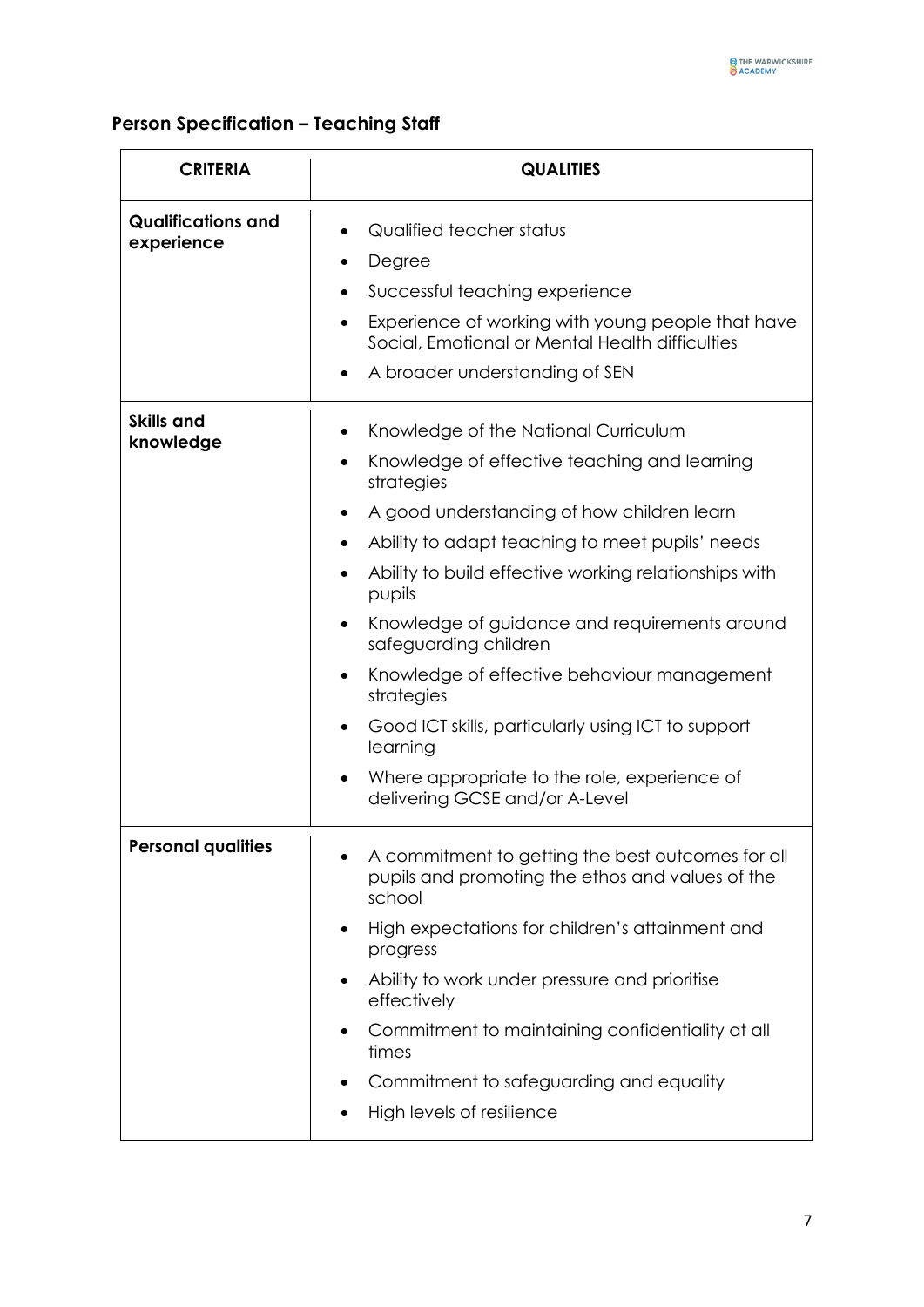# **Person Specification – Non-Teaching Staff**

*Please see the advert for role-specific Person Specifications*

| <b>CRITERIA</b>                            | <b>QUALITIES</b>                                                                                                                                                                                                                                                                                                                                                                                                                                                                                                                                                                                                                                                                                                                                                                                                                                                                                                   |
|--------------------------------------------|--------------------------------------------------------------------------------------------------------------------------------------------------------------------------------------------------------------------------------------------------------------------------------------------------------------------------------------------------------------------------------------------------------------------------------------------------------------------------------------------------------------------------------------------------------------------------------------------------------------------------------------------------------------------------------------------------------------------------------------------------------------------------------------------------------------------------------------------------------------------------------------------------------------------|
| <b>Qualifications</b><br>and<br>experience | GCSEs at grades 9 to 4 (A* to C) including English and<br>$\bullet$<br>maths<br>Experience of working with young people that have<br>$\bullet$<br>Social, Emotional or Mental Health difficulties<br>A broader understanding of SEN<br>$\bullet$                                                                                                                                                                                                                                                                                                                                                                                                                                                                                                                                                                                                                                                                   |
| <b>Skills and</b><br>knowledge             | Good literacy and numeracy skills<br>٠<br>Good organisational skills<br>Ability to build effective working relationships with pupils<br>$\bullet$<br>and adults<br>Skills and expertise in understanding the needs of all<br>٠<br>pupils<br>Knowledge of how to help adapt and deliver support to<br>$\bullet$<br>meet individual needs<br>Subject and curriculum knowledge relevant to the role,<br>$\bullet$<br>and ability to apply this effectively in supporting teachers<br>and pupils<br>Excellent verbal communication skills<br>$\bullet$<br>Active listening skills<br>$\bullet$<br>The ability to remain calm in stressful situations<br>$\bullet$<br>Knowledge of guidance and requirements around<br>$\bullet$<br>safeguarding children<br>Good ICT skills, particularly using ICT to support learning<br>Understanding of roles and responsibilities within the<br>$\bullet$<br>whole school context |
| Personal<br>qualities                      | A commitment to getting the best outcomes for all pupils<br>٠<br>and promoting the ethos and values of the school<br>High expectations for children's attainment and progress<br>Ability to work under pressure and prioritise effectively<br>Commitment to maintaining confidentiality at all times<br>Commitment to safeguarding and equality<br>High levels of resilience                                                                                                                                                                                                                                                                                                                                                                                                                                                                                                                                       |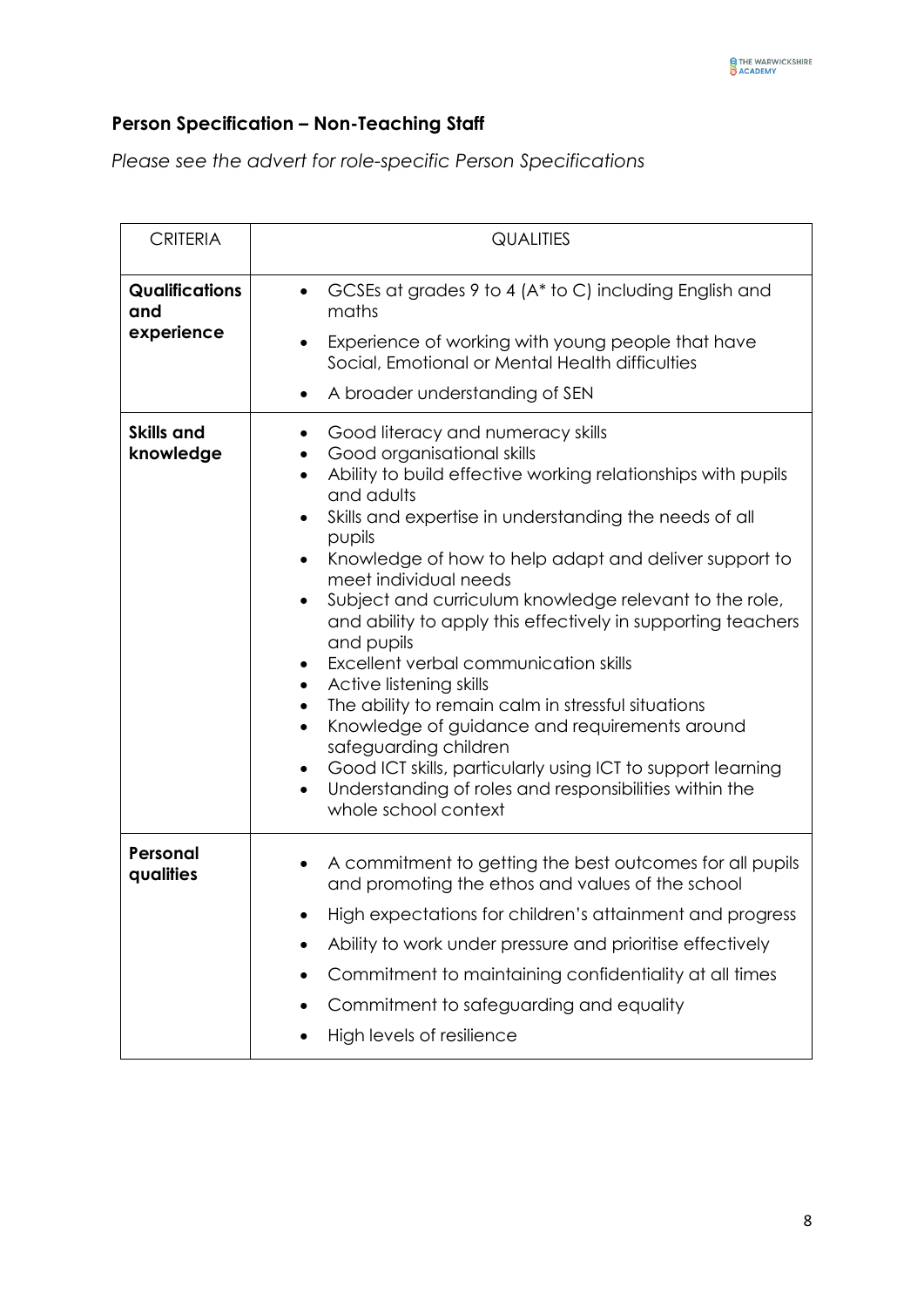#### **How to Apply**

If you would like to know more about a vacancy, or about The School itself, please don't hesitate to get in touch. We would love to give you a tour or to put you in touch with the SLT who will be more than happy to give you a call to discuss the role.

If you decide to apply, please complete an application form and include a letter of no more than two sides of A4 in which you give your reasons for applying for the post, addressing information you have read in this pack, and particularly the person specification, and outline any relevant experience and personal qualities you would bring to The Warwickshire Academy.

The application form can be found on our website www.wa.thrive.ac by following the vacancies links. Please do not send a general letter; we are looking for someone prepared to respond to us as an individual school. You can be sure we will take time and care in reading your letter; we appreciate how much energy goes into it.

Please direct any enquiries or applications by email to: [vacancies@wa.thrive.ac](mailto:vacancies@wa.thrive.ac)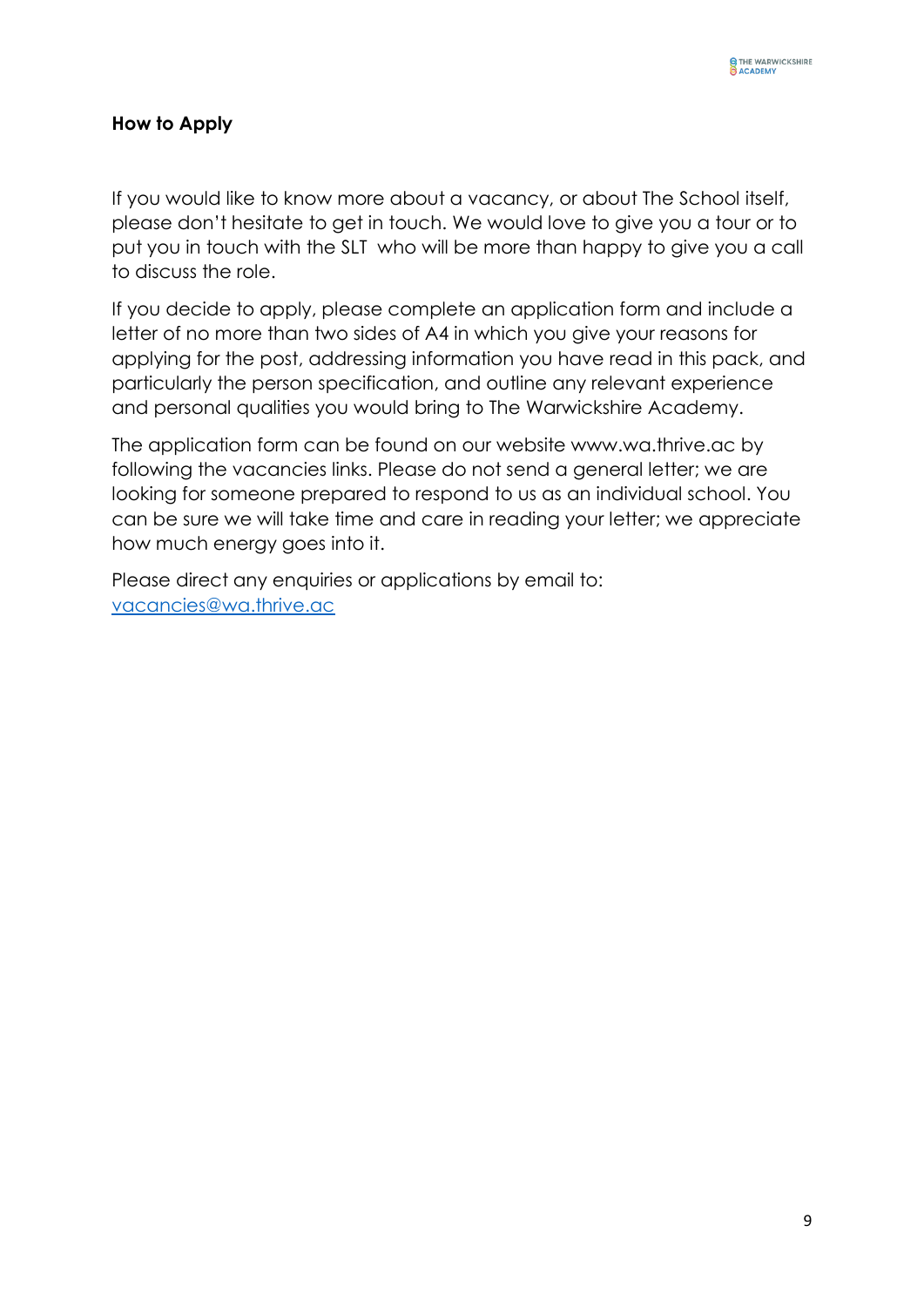

# **Teaching Assistant Level 2 Vacancy**

# **Hours: 34.5 Hours Per Week, Term Time Only Salary range £19,650.00 - £20,852.00 term time only pro rota.**

The Warwickshire Academy, part of the Thrive Education Partnership, is our brand new, co-educational SEMH provision in Warwickshire. The school will build to a capacity of 80 young people. The school will educate children from Year 5 to Year 14 (KS2-5) who have Social, Emotional and Mental Health (SEMH) challenges, children with ASC and additional challenging and complex behaviours.

The academy offers state-of-the-art learning resources and well-equipped environments. The school is housed in a purpose-built property with great facilities, which will include a full-size hall, MUGA, and specialist classrooms for science, food technology, DT and art.

Pupils will be supported in small class sizes (maximum of 8), by well qualified and experienced staff who are able to offer an extensive range of academic, practical, vocational, sport and leisure activities, to support both a young person's educational achievements and social and communication skills.

For children with complex, challenging needs, the level of care and education must go above and beyond. That's what drives us, here at The Warwickshire Academy. In short, we are enhancing life opportunities of our young people.

This post is covered by Part 7 of the Immigration Act (2016) and therefore the ability to speak fluent and spoken English is an essential requirement for this role.

Application forms and details can be obtained via the Thrive Education website [www.thrive.ac/vacancies](http://www.thrive.ac/vacancies)

Completed forms should be sent by email to [vacancies@wa.thrive.ac](mailto:vacancies@wa.thrive.ac)

Closing date: Sunday 22nd May 2022

To discuss this vacancy please contact Office Manager, Katrina Jones on 024 77 102 100.

The Warwickshire Academy is committed to safeguarding and promoting the welfare of young children and people and expects all staff to share this commitment. An enhanced DBS check is required for all successful applicants.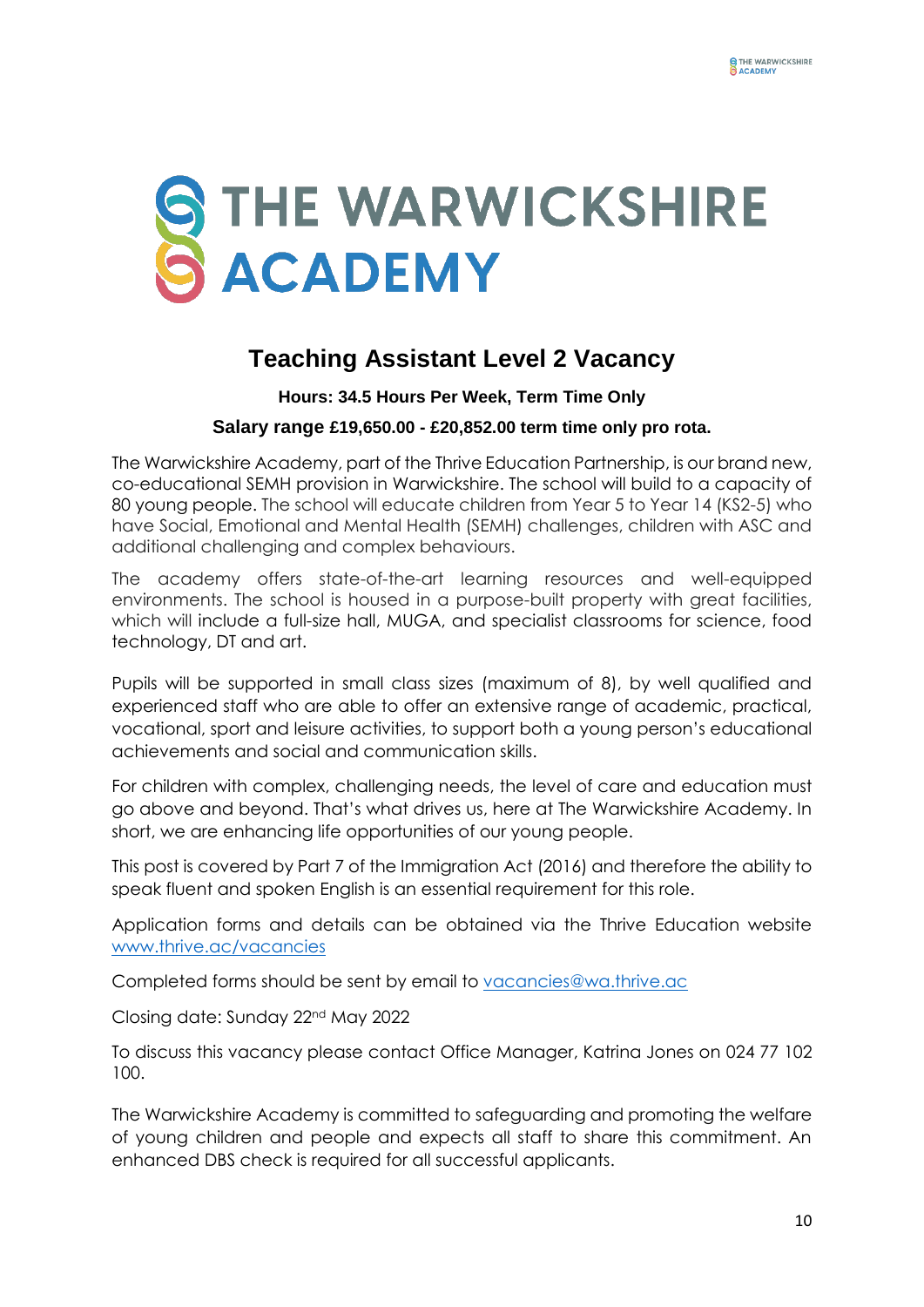

#### **Privacy Notice for Job Applications**

This privacy notice describes how we collect and use personal information about you during and after your work relationship with us, in accordance with the UK General Data Protection Regulation (UK GDPR).

Following Brexit, Regulation (EU) 2016/679, General Data Protection Regulation (GDPR) is retained EU law and known as UK GDPR. The UK GDPR sits alongside an amended version of the Data Protection Act 2018 that relate to general personal data processing, powers of the Information Commissioner and sanctions and enforcement. The GDPR as it continues to apply in the EU is known as EU GDPR

Successful candidates should refer to our privacy notice for staff for information

## **Who Collects this Information**

about how their personal data is stored and collected.

Thrive Education Partnership is a "data controller." This means that we are responsible for deciding how we hold and use personal information about you.

We are required under data protection legislation to notify you of the information contained in this privacy notice. This notice does not form part of any contract of employment or other contract to provide services and we may update this notice at any time.

It is important that you read this notice, together with any other policies mentioned within this privacy notice. This will assist you with understanding how we process your

#### **Data Protection Principles**

information and the procedures we take to protect your personal data.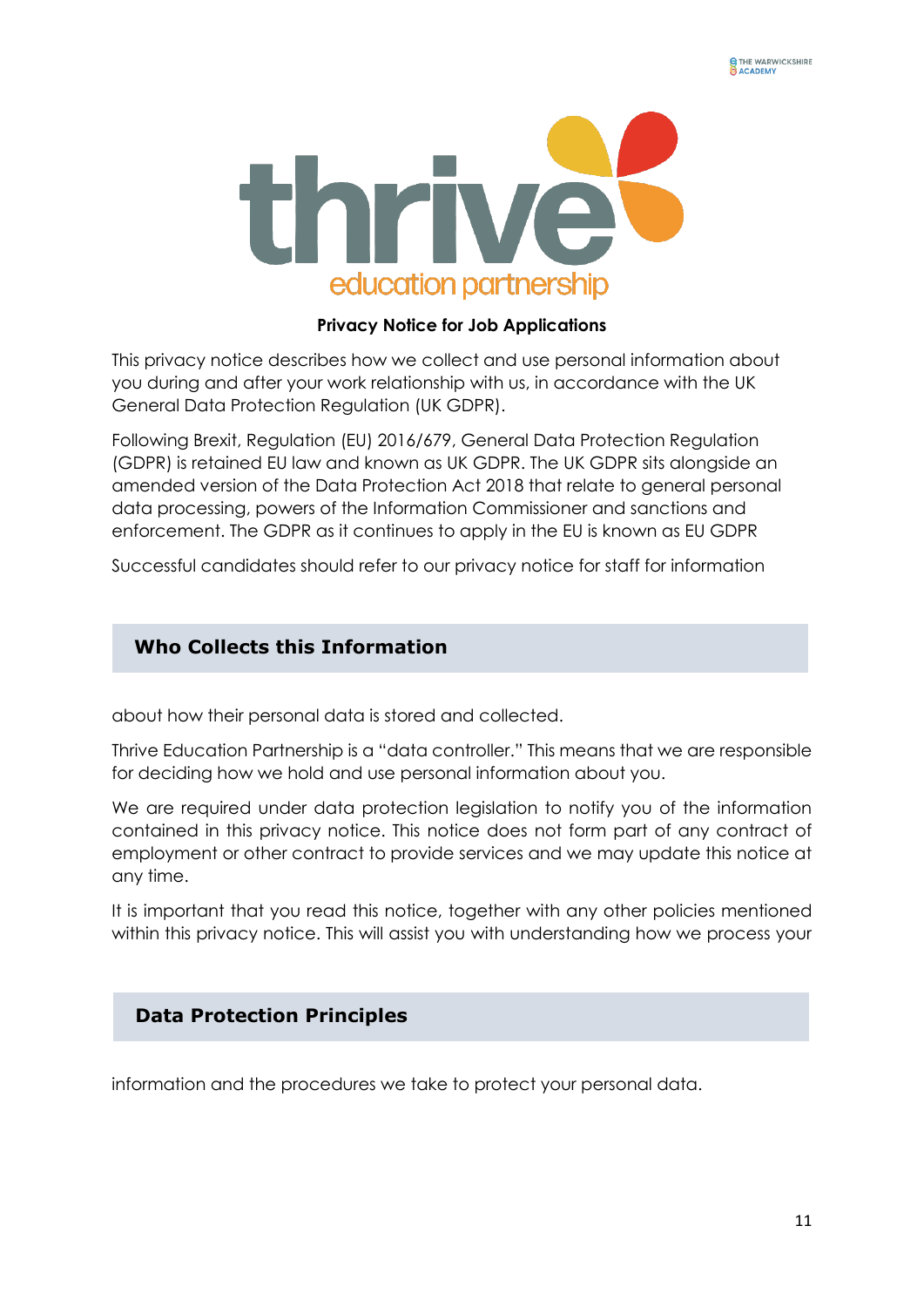We will comply with the data protection principles when gathering and using personal information, as set out in our data protection policy.

We may collect, store and use the following categories of personal information about you up to the shortlisting stage of the recruitment process: -

Personal information and contact details such as name, title, addresses, date

#### **Categories of Information We Collect, Process, Hold and Share**

of birth, marital status, phone numbers and personal email addresses;

- Emergency contact information such as names, relationship, phone numbers and email addresses;
- Information collected during the recruitment process that we retain during your employment including proof of right to work in the UK, information entered on the application form, CV, qualifications;
- Details of your employment history including job titles, salary and working hours;
- Information regarding your criminal record as required by law to enable you to work with children;
- Details of your referees and references;
- Your racial or ethnic origin, sex, religious or similar beliefs.

We may also collect information after the shortlisting and interview stage in order to make a final decision on where to recruit, including criminal record information, references, information regarding qualifications. We may also ask about details of any conduct, grievance or performance issues, appraisals, time and attendance

#### **How We Collect this Information**

from references provided by you.

We may collect this information from you, your referees, your education provider, relevant professional bodies the Home Office and from the DBS.

We will only use your personal information when the law allows us to. Most commonly, we will use your information in the following circumstances:

Where we need to take steps to enter into a contract with you;

#### **How We Use Your Information**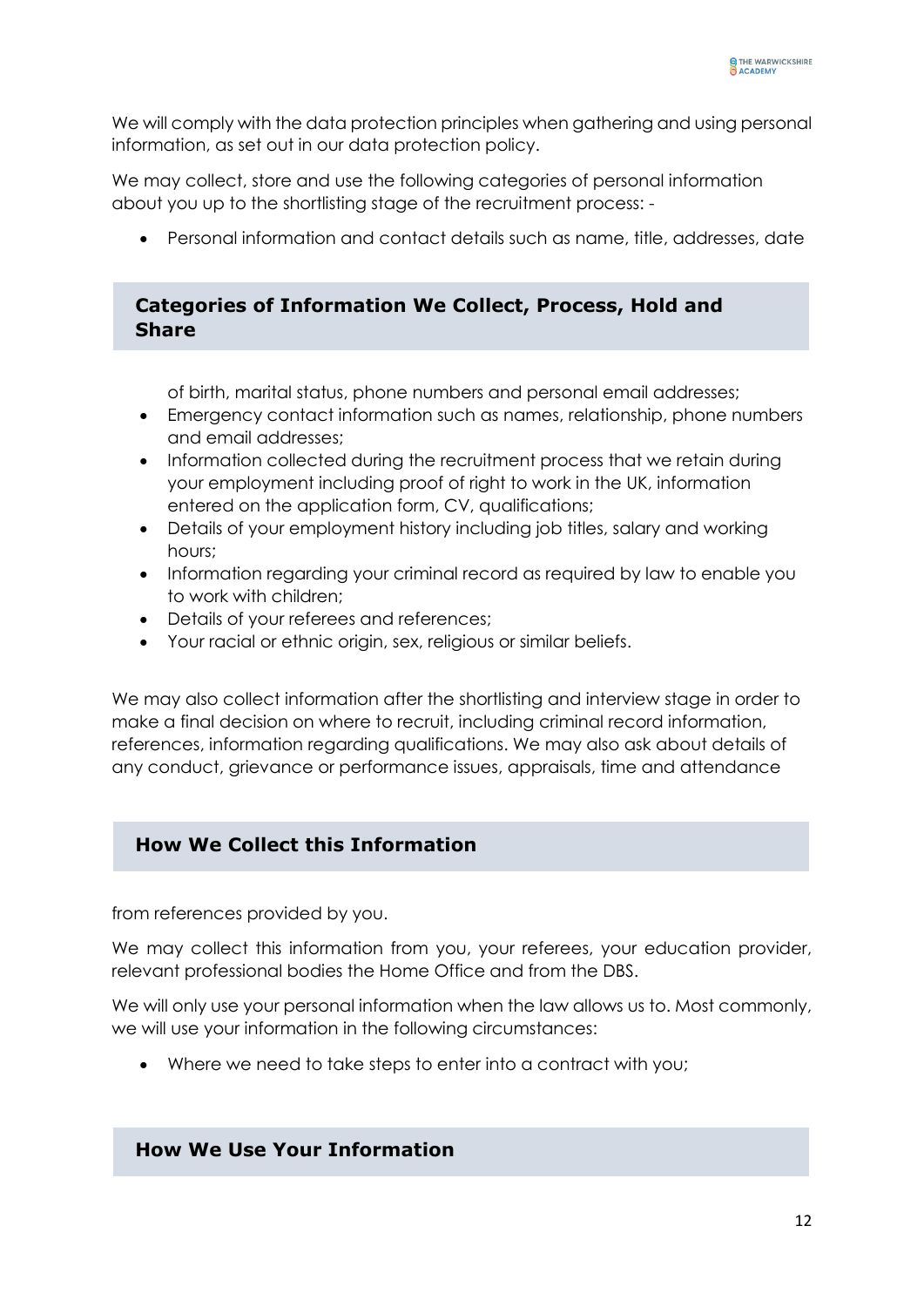- Where we need to comply with a legal obligation (such as health and safety legislation, under statutory codes of practice and employment protection legislation);
- Where it is needed in the public interest or for official purposes;
- Where it is necessary for our legitimate interests (or those of a third party) and your interests, rights and freedoms do not override those interests.
- Where you have provided your consent for us to process your personal data.

Generally, the purpose of us collecting your data is to enable us to facilitate safe recruitment and determine suitability for the role. We also collect data in order to carry out equal opportunities monitoring and to ensure appropriate access arrangements are put in place if required.

If you fail to provide certain information when requested, we may not be able to take the steps to enter into a contract with you, or we may be prevented from complying with our legal obligations.

We will only use your personal information for the purposes for which we collected it, unless we reasonably consider that we need to use it for another reason and that reason is compatible with the original purpose.

#### **How We Use Particularly Sensitive Information**

Sensitive personal information (as defined under the UK GDPR as "special category data") require higher levels of protection and further justification for collecting, storing, and using this type of personal information. We may process this data in the following circumstances:

- In limited circumstances, with your explicit written consent;
- Where we need to carry out our legal obligations in line with our data protection policy;
- Where it is needed in the public interest, such as for equal opportunities monitoring (or in relation to our pension scheme);
- Where it is needed in relation to legal claims or where it is necessary to protect your interests (or someone else's interests) and you are not capable of giving

#### **Criminal Convictions**

your consent.

We may only use information relating to criminal convictions where the law allows us to do so. This will usually be where it is necessary to carry out our legal obligations. We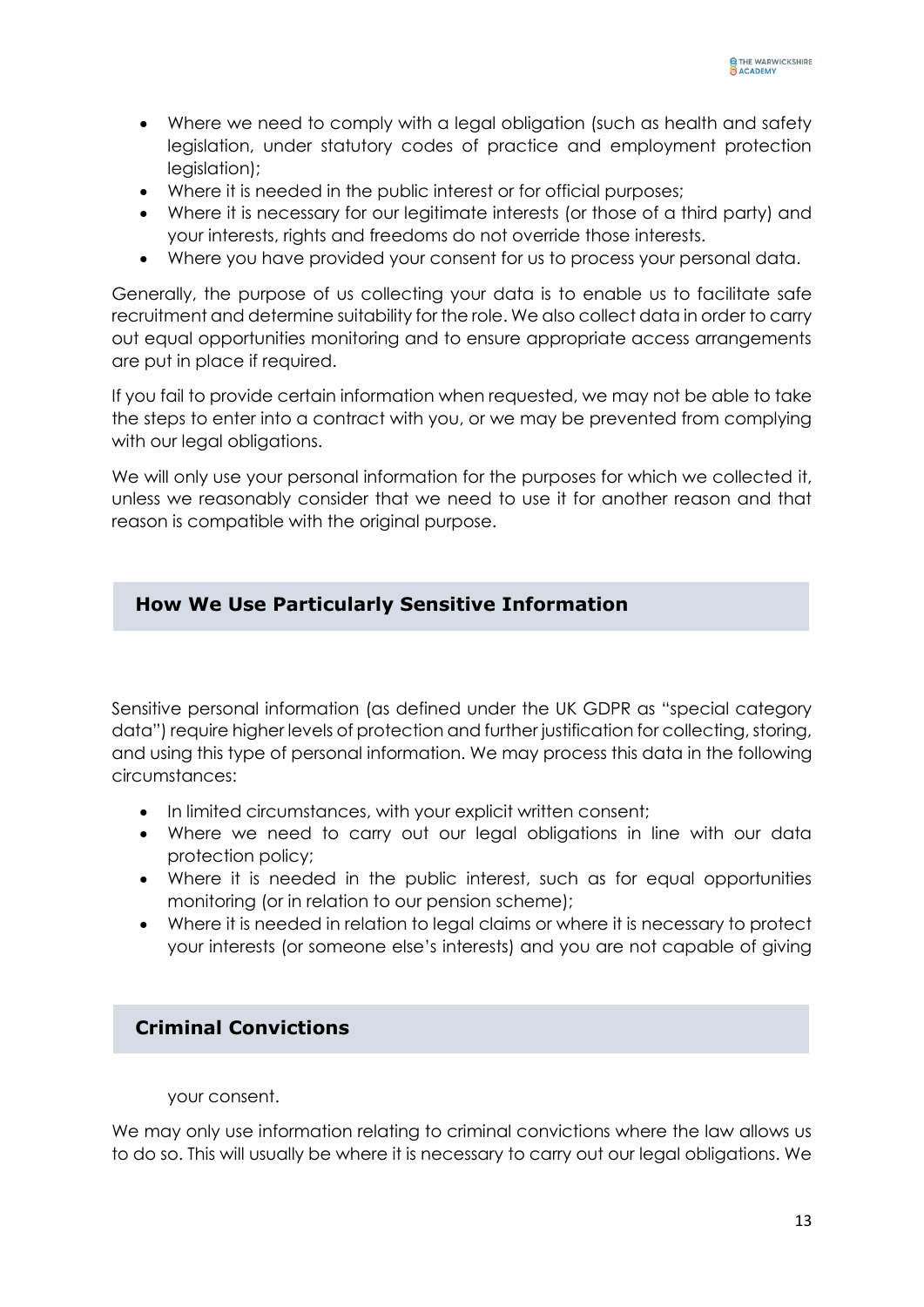will only collect information about criminal convictions if it is appropriate given the nature of the role and where we are legally able to do so.

Where appropriate we will collect information about criminal convictions as part of the recruitment process or we may be notified of such information directly by you in

# **Sharing Data**

the course of working for us.

We may need to share your data with third parties, including third party service providers where required by law, where it is necessary to administer the working relationship with you or where we have another legitimate interest in doing so.

These include the following: -

- Academic or regulatory bodies to validate qualifications/experience (for example the teaching agency);
- Referees:
- Other schools;
- DBS; and
- Recruitment and supply agencies.
- Within the Trust in order to meet our legal obligations for sharing data with it;
- other schools within the Trust.

We may also need to share some of the above categories of personal information with other parties, such as HR consultants and professional advisers. Usually, information will be anonymised but this may not always be possible. The recipients of the information will be bound by confidentiality obligations. We may also be required to share some personal information with our regulators or as required to comply with the law.

# **Retention Periods**

Except as otherwise permitted or required by applicable law or regulation, the School only retains personal data for as long as necessary to fulfil the purposes they collected it for, as required to satisfy any legal, accounting or reporting obligations, or as necessary to resolve disputes.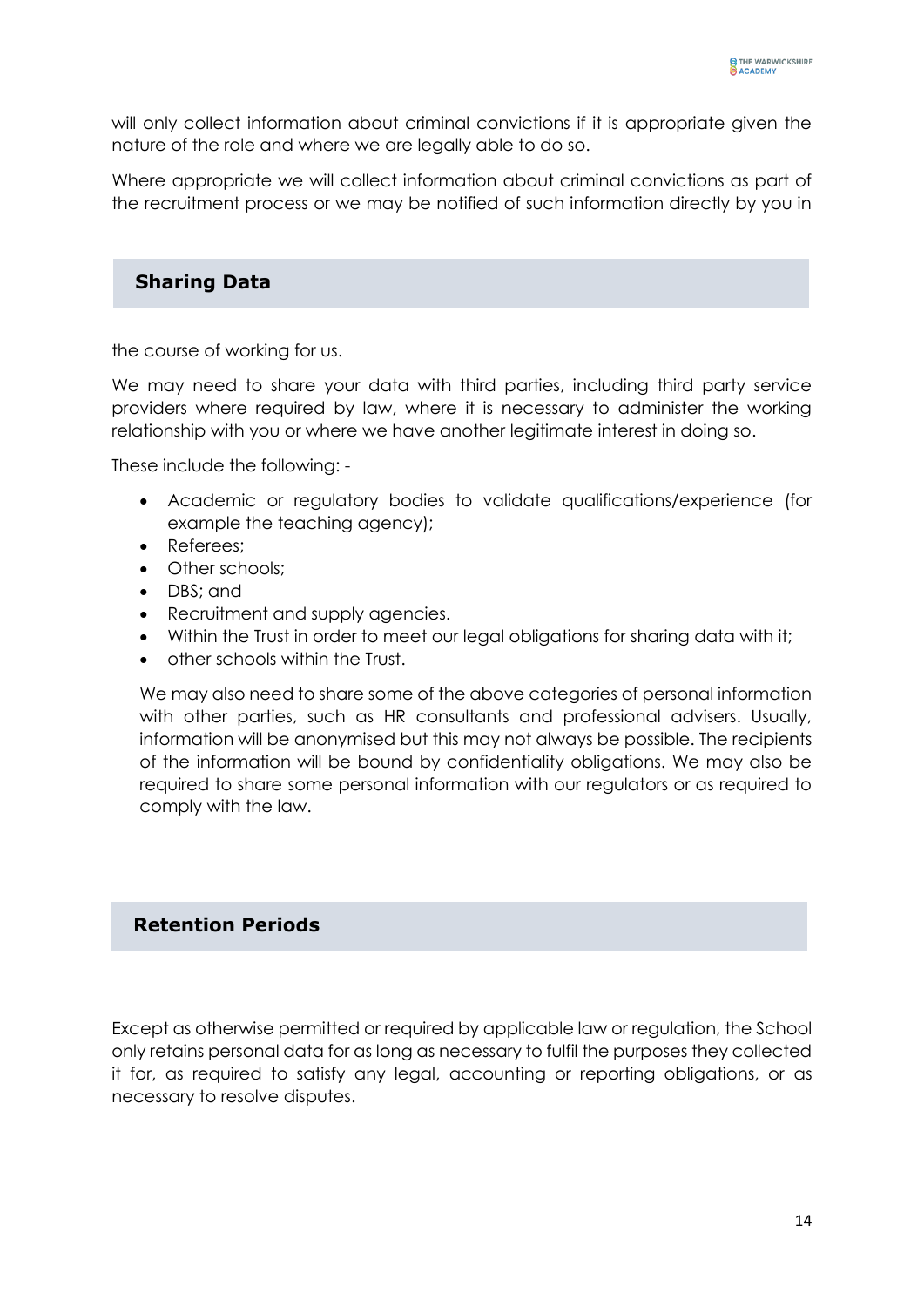Once we have finished recruitment for the role you applied for, we will then store your information in accordance with our Retention Policy/Schedule. This can be found on our website

#### **Security**

We have put in place measures to protect the security of your information (i.e. against it being accidentally lost, used or accessed in an unauthorised way). In addition, we limit access to your personal information to those employees, agents, contractors and other third parties who have a business need to know. Details of these measures are available in our Data Protection Policy.

You can find further details of our security procedures within our Data Breach

#### **Your Rights of Access, Correction, Erasure and Restriction**

Procedures, which can be found on our website.

It is important that the personal information we hold about you is accurate and current. Please keep us informed if your personal information changes during your working relationship with us.

Under certain circumstances by law you have the right to:

- Access your personal information (commonly known as a "subject access request"). This allows you to receive a copy of the personal information we hold about you and to check we are lawfully processing it. You will not have to pay a fee to access your personal information. However, we may charge a reasonable fee if your request for access is clearly unfounded or excessive. Alternatively, we may refuse to comply with the request in such circumstances.
- Correction of the personal information we hold about you. This enables you to have any inaccurate information we hold about you corrected.
- Erasure of your personal information. You can ask us to delete or remove personal data if there is no good reason for us continuing to process it.
- Restriction of processing your personal information. You can ask us to suspend processing personal information about you in certain circumstances, for example, if you want us to establish its accuracy before processing it.
- To object to processing in certain circumstances (for example for direct marketing purposes).
- To transfer your personal information to another party.

If you want to exercise any of the above rights, please contact Trust Business Manager in writing.